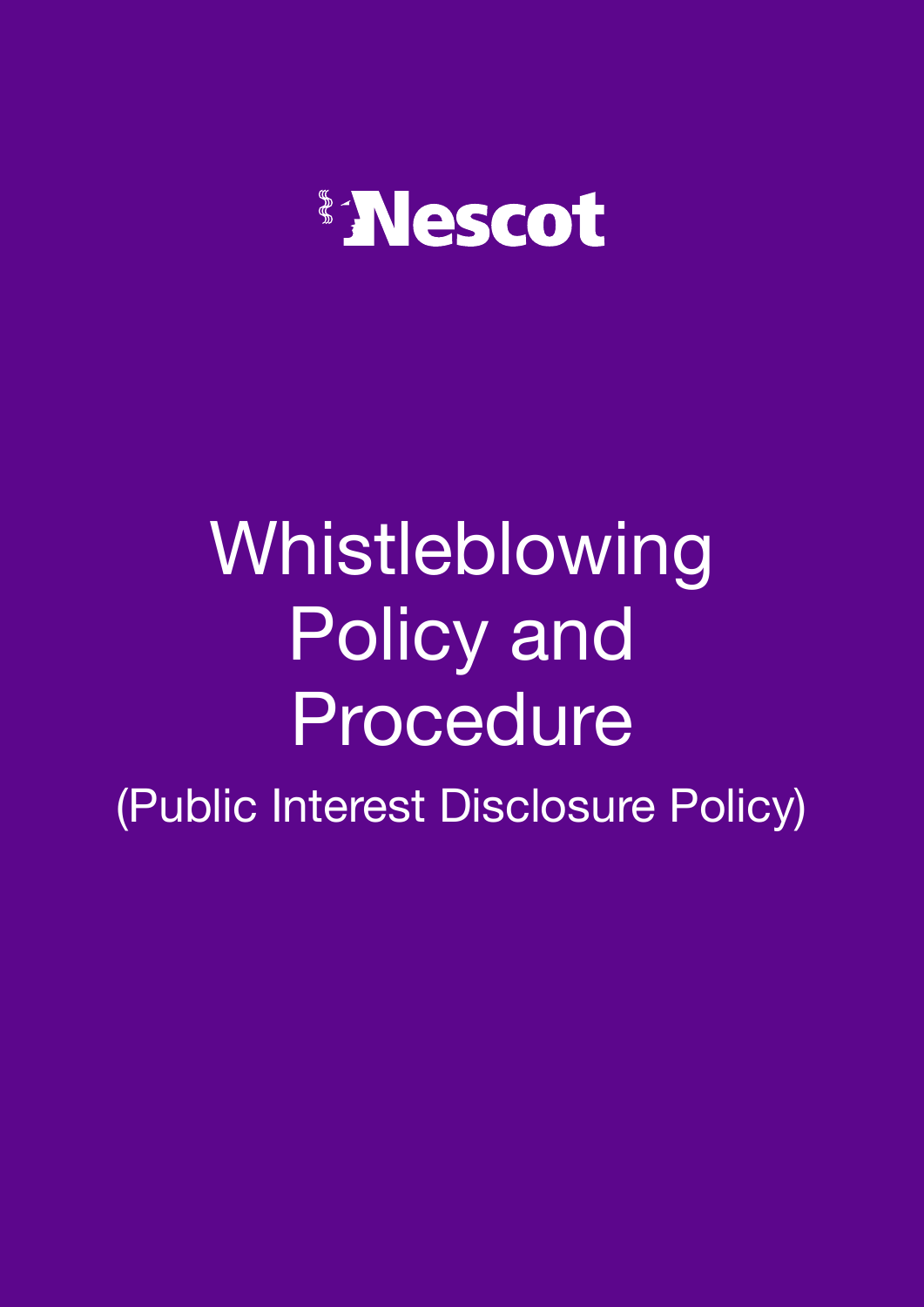#### **1. Introduction**

- 1.1 The College is committed to operating in an ethical and principled way. The aim of this policy and procedure is to provide employees, workers and Governors (referred to as 'workers' in this policy) with a means for raising genuine concerns of suspected bribery, fraud, serious malpractice, breaches of the law and other serious wrongdoings.
- 1.2 The College encourages workers to raise genuine concerns about suspected wrongdoing at the earliest practicable stage. This policy and procedure is intended to provide safeguards to enable members of staff to raise concerns about malpractice in connection with the College.
- 1.3 This policy and procedure also aims to encourage workers to raise genuine concerns through internal College procedures without fear of adverse repercussions being taken against them. The College recognises that workers can be valuable 'eyes and ears' within an organisation. The law allows workers to raise such concerns externally and this policy informs workers how they can do so. However, a failure to raise a concern under this procedure may result in a disclosure losing its protected status under the law.
- 1.4 This policy and procedure also seeks to balance the need to allow a culture of openness against the need to protect other workers against vexatious allegations or allegations which are not well-founded.
- 1.5 This Policy has been drawn up in the context of Public Interest Disclosure Act 1998. All UK employees and workers are protected under the [Public Interest](http://www.legislation.gov.uk/ukpga/1998/23/section/1) [Disclosure Act Public Interest Disclosure \(Whistleblowing\) Policy](http://www.legislation.gov.uk/ukpga/1998/23/section/1) - Sept 2011 1998 when they make a protected disclosure
- 1.6 The principles of openness and accountability which underpin legislation protecting whistleblowers are reflected in this policy and procedure. It reflects the seven principles set out in the Nolan Committee Report [on Standards of](https://www.gov.uk/government/publications/the-7-principles-of-public-life) [Public Life, 1996.](https://www.gov.uk/government/publications/the-7-principles-of-public-life) The College is also committed to ensuring compliance with the Bribery Act 2010.
- 1.7 Students at the College are also encouraged to raise genuine concerns about suspected wrongdoing by making a complaint under the College's [Compliments, Comments and Complaints Procedure.](http://www.nescot.ac.uk/assets/files/Policies/Policies%202015/Compliments%20Suggstns%20Complaints%20%20A5%20Leaflet%202016.pdf)
- 1.8 This document should be read in conjunction with other relevant policies on the [HR pages](http://portal.nescot.ac.uk/college/hrpayroll/hr/Pages/default.aspx) and [Finance](http://portal.nescot.ac.uk/data/financepub/Pages/default.aspx) pages on the NESCOT Intranet (SharePoint) system and also the Code of Conduct for Governors and the Code of Good Governance for English Colleges (follow [link\).](http://www.nescot.ac.uk/about-nescot/corporation-and-governance/corporation/)

## **2. Applicability of this policy and procedure**

- 2.1 This policy applies to all employees of the College, including apprentices; and
- 2.2 Workers which includes any casual workers; home-based casual workers; and employees of subcontractors; and
- 2.3 Statutory office holders in the College such as Governors.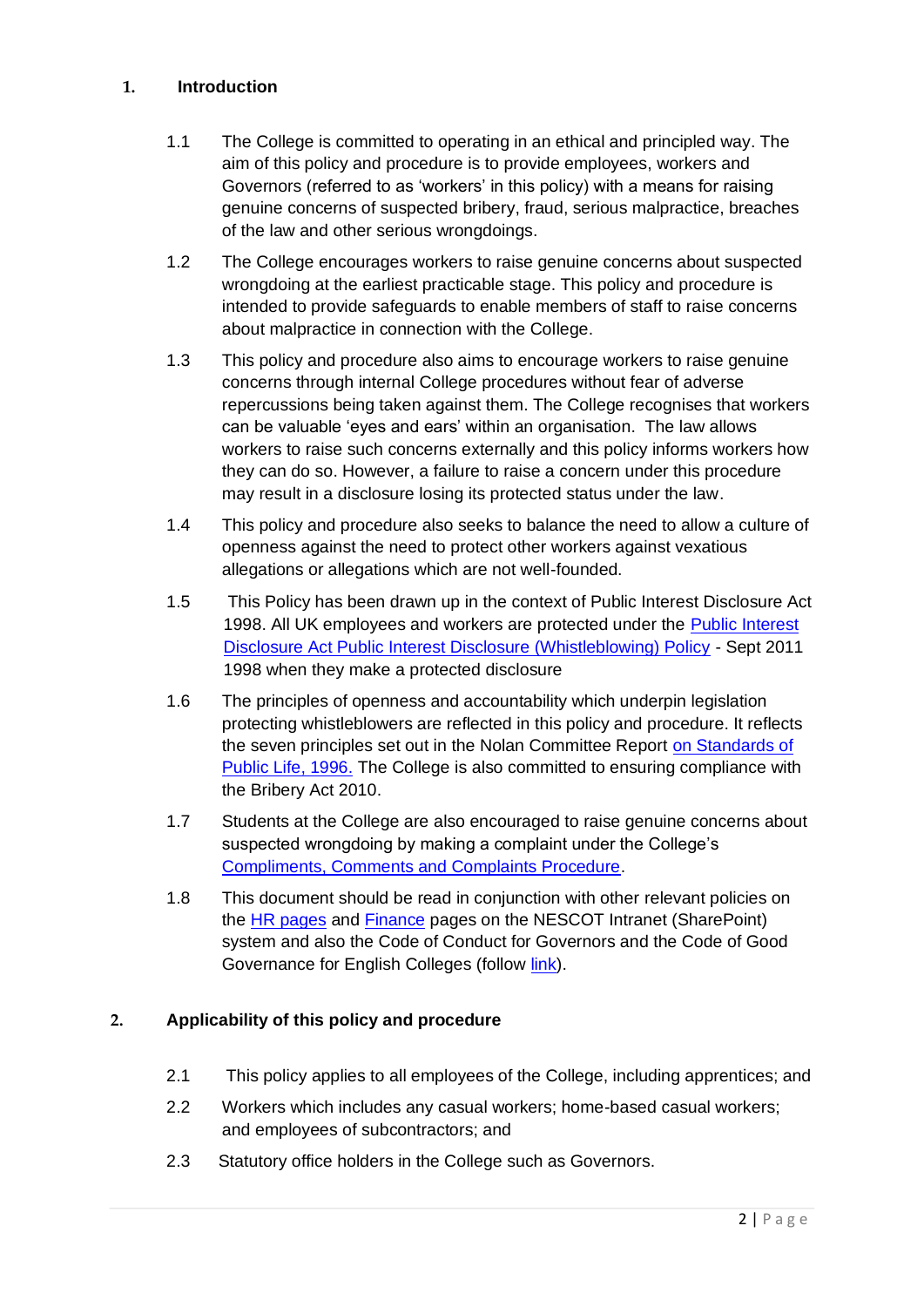- 2.4 Agency workers engaged by the College.
- 2.4 Workers might be unsure whether it is appropriate to raise their concern under this policy and procedure or whether it is a personal grievance, which is more appropriate to raise under the College's grievance procedure (not applicable for Governors). Any worker in this situation is encouraged to approach the Director of Human Resources for advice.
- 2.4 Sometimes an employee believes they are blowing the whistle when, in fact, their complaint is a personal grievance. Workers who make a disclosure under the College's whistleblowing policy should believe that they are acting in the public interest. This means in particular that personal grievances and complaints are not usually covered by whistleblowing law.
- 2.5 Government guidance is that a personal grievance is not generally regarded as a protected disclosure. Workers can also contact the Advisory, Conciliation and Arbitration Service (Acas) for guidance on whistleblowing and grievances. Useful information can be found at: [http://www.acas.org.uk/.](http://www.acas.org.uk/)

## **3. Protected disclosures**

- 3.1 The law protects workers who, out of a sense of public duty, want to reveal suspected wrongdoing or malpractice.
- 3.2 The law allows workers to raise what it defines as a 'protected disclosure'. In order to be a protected disclosure, a disclosure must relate to a specific subject matter (See Section 4 below) and the disclosure must also be made in an appropriate way (See Section 5). A 'protected disclosure' must, in the reasonable belief of the worker making it, also be made in the public interest. A protected disclosure must consist of information and not merely be allegations of suspected malpractice.

## **4. Specific Subject Matter**

If, in the course of employment, a worker becomes aware of information which they reasonably believe tends to show one or more of the following, they must use this policy and procedure:

- That a criminal offence has been committed, is being committed or is likely to be committed. This may include, for example, types of financial impropriety such as fraud;
- That an individual has failed, is failing or is likely to fail to comply with any legal obligation to which they are subject;
- Actions contrary to codes of conduct and codes of ethics for staff, students and Corporation Members.
- That a miscarriage of justice has occurred, is occurring, or is likely to occur.
- That the health or safety of any individual has been, is being, or is likely to be, endangered.
- That the environment, has been, is being, or is likely to be, damaged.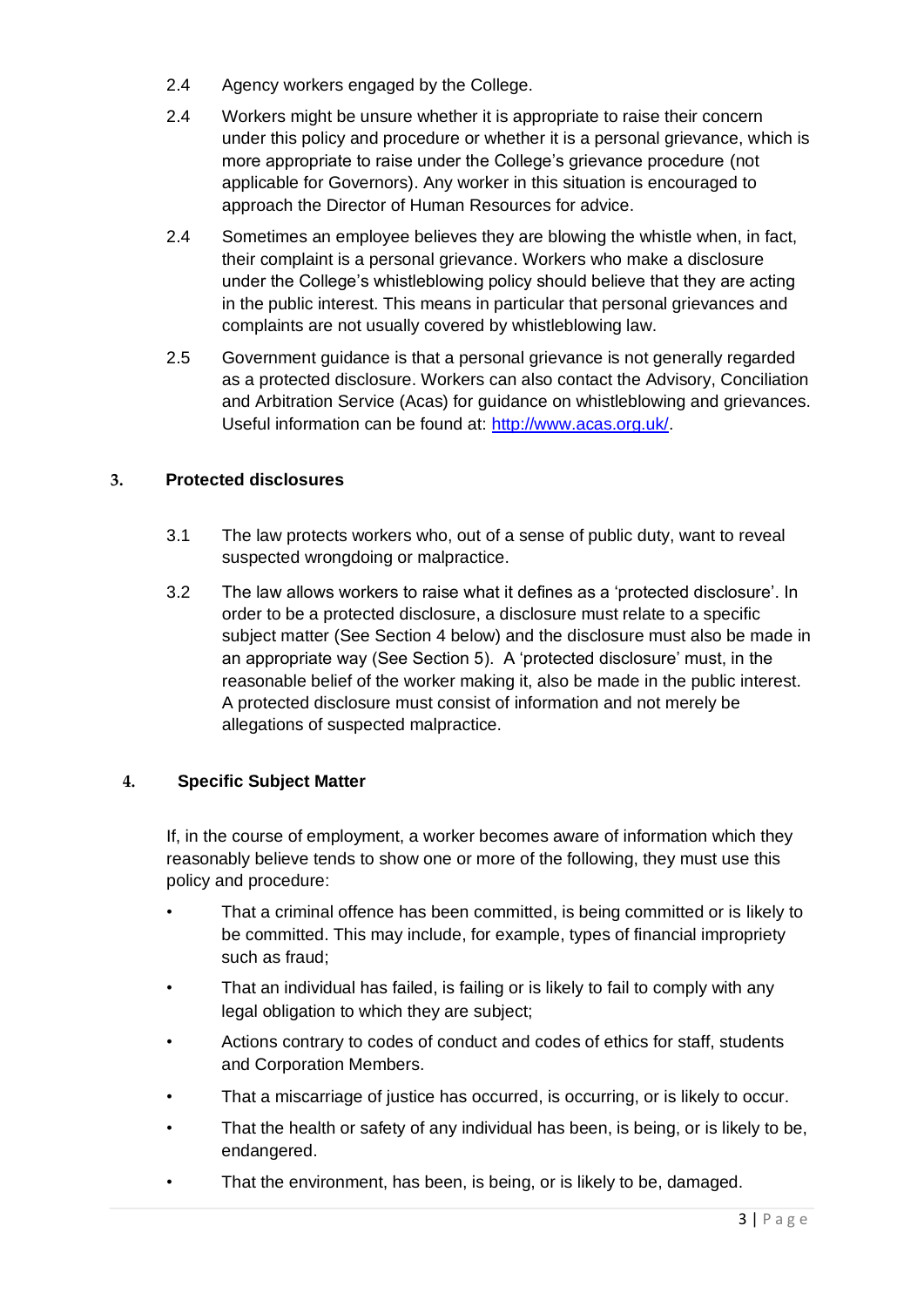That information tending to show any of the above, is being, or is likely to be, deliberately concealed.

## **5. Procedure for making a disclosure**

- 5.1 Information which a worker reasonably believes tends to show one or more of the situations given in Section 4 should promptly be disclosed to their line manager so that any appropriate action can be taken.
- 5.2 If it is inappropriate to make such a disclosure to their line manager, a worker can raise the issue with the Director of Human Resources.
- 5.3 If the disclosure relates to the Principal and Chief Executive, a worker can raise the issue with the Clerk to the Corporation. In the event that the disclosure relates to the Clerk of the Corporation, a worker can raise the issue with the Chair of the Corporation.
- 5.4 If the disclosure concerns the Governing Body (Corporation), the worker can raise the issue with the Clerk to the Corporation or the Skills Funding Agency.
- 5.5 Workers are encouraged to identify themselves when making a disclosure. If an anonymous disclosure is made, the College will not be in a position to notify the individual making the disclosure of the outcome of action taken by the College. Anonymity also means that the College will have difficulty in investigating such a concern. The College reserves the right to determine whether to apply this procedure in respect of an anonymised disclosure in light of the following considerations:
	- The seriousness of the issues raised in the disclosure;
	- The credibility of the concern; and
	- How likely it is that the concern can be confirmed from attributable sources.
- 5.6 For further guidance in relation to this policy and procedure, or concerning the use of the disclosure procedure generally, employees should speak in confidence to the Director of HR.

## **6. Procedure for investigation of a disclosure**

- 6.1 When a worker makes a disclosure, the College will acknowledge its receipt, in writing, within a reasonable time.
- 6.2 The College will then determine whether or not it believes that the disclosure is wholly without substance or merit. If the College considers that the disclosure does not have sufficient merit to warrant further action, the worker will be notified in writing of the reasons for the College's decision and advised that no further action will be taken by the College under this policy and procedure. Considerations to be taken into account when making this determination may include the following:
	- If the College is satisfied that a worker does not have a reasonable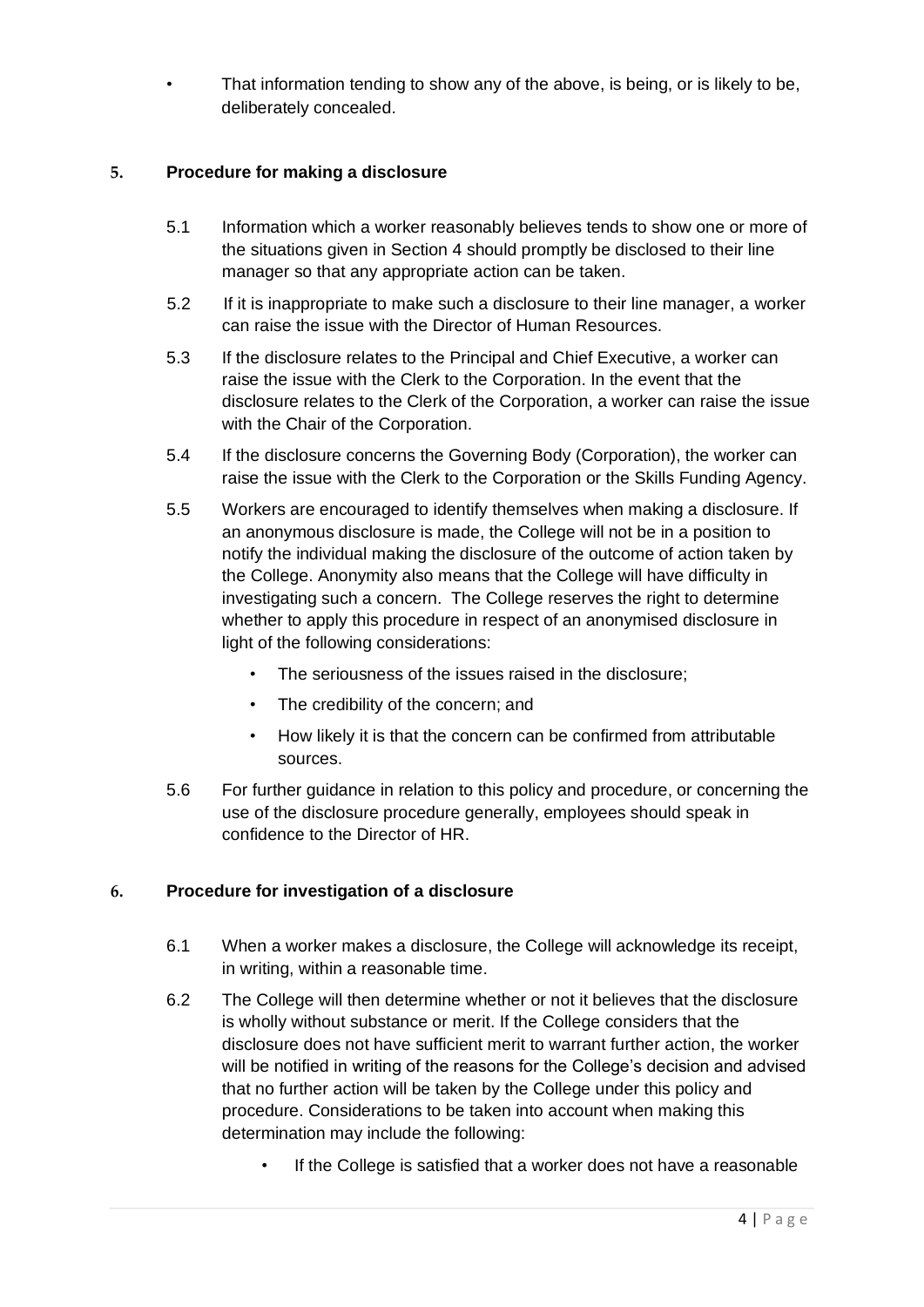belief that suspected malpractice is occurring; or

- If the matter is already the subject of legal proceedings or appropriate action by an external body; or
- If the matter is already subject to another, appropriate College procedure.
- 6.3 When a worker makes a disclosure which has sufficient substance or merit warranting further action, the College will take action it deems appropriate (including action under any other applicable College policy or procedure). Possible actions could include internal investigation; referral to the College's auditors; or referral to relevant external bodies such as the police, OFSTED, Health and Safety Executive or the Information Commissioner's Office.
- 6.4 If appropriate, any internal investigation would be conducted by a manager of the College without any direct association with the individual to whom the disclosure relates, or by an external investigator appointed by the College as appropriate.
- 6.5 Any recommendations for further action made by the College will be addressed to the Chief Executive Officer and Principal or Chair of the Corporation as appropriate in the circumstances. The recipient will take all steps within their power to ensure the recommendations are implemented unless there are good reasons for not doing so.
- 6.6 The worker making the disclosure will be notified of the outcome of any action taken by the College under this policy and procedure within a reasonable period of time. If the worker is not satisfied that their concern has been appropriately addressed, they can appeal against the outcome by raising the issue with the Chief Executive Officer and Principal within 10 working days. The Chief Executive Officer and Principal and will make a final decision on action to be taken and notify the worker making the disclosure.
- 6.7 In the event that the disclosure concerns the Chief Executive Officer and Principal or the Clerk to the Corporation, it will be appropriate for an appeal against a decision to be made to the Chair of the Corporation. S/he will determine whether to: -
	- Refer the matter to the full Corporation;
	- Appoint a panel of at least three Corporation members to consider the appeal; or
	- Refer the matter to the Audit Committee who may in turn recommend that the matter be referred to the College's internal or external auditors.
- 6.8 Within ten days of receiving a complaint the Chair will indicate the action that has been taken and the likely timescales for the conclusion to the appeal. The timescale will vary depending upon the nature of the complaint.
- 6.9 All communications between the College and the worker making the disclosures will be in writing and sent to the worker's home address.
- 6.10 If the investigations into the concern are prolonged, the College will update the worker concerned as to the progress of the investigation and the likely timeframe for its conclusion.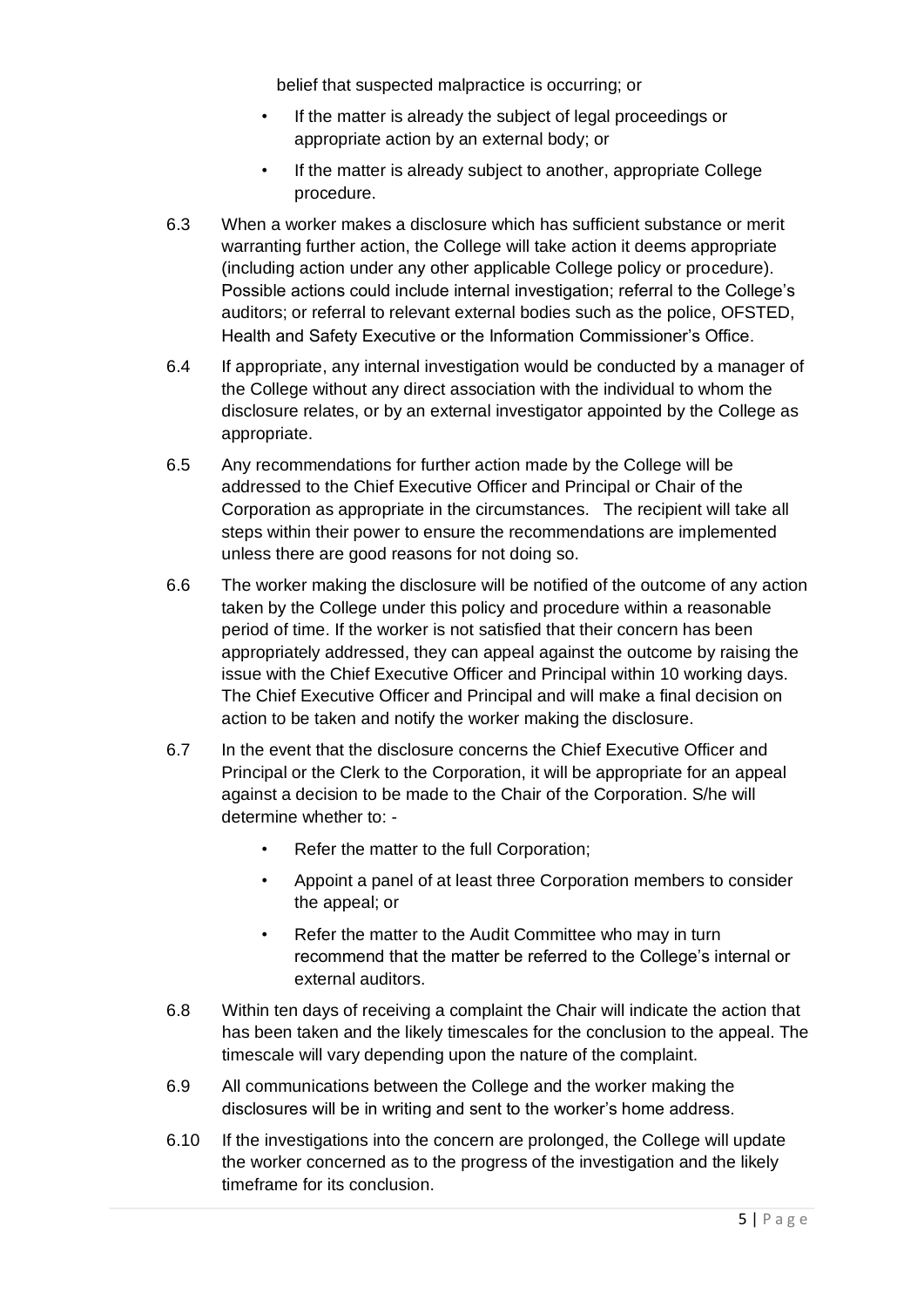## **7. Safeguards for workers making a disclosure**

- 7.1 A worker making a disclosure under this procedure can expect their matter to be treated confidentially by the College and, where applicable, their name will not be disclosed to anyone implicated in the suspected wrongdoing, without their prior approval.
- 7.2 The College will take all reasonable steps to ensure that any report of recommendations, or other relevant documentation, produced by the College does not identify the worker making the disclosure without their written consent, or unless the College is legally obliged to do so, or for the purposes of seeking legal advice.
- 7.3 No formal disciplinary action will be taken against a worker on the grounds of making a disclosure made under this policy or procedure. This does not prevent the College from bringing disciplinary action against a worker where the College has grounds to believe that a disclosure was made maliciously or vexatiously, or where a disclosure is made outside the College without reasonable grounds.
- 7.4 A worker will not suffer dismissal or any detrimental action or omission of any type (including informal pressure or any form of victimisation) by the College for making a disclosure in accordance with this policy and procedure. Equally, where a worker is threatened, bullied, pressurised or victimised by a colleague for making a disclosure, disciplinary action will be taken by the College against the colleague in question.

## **8. Disclosure to external bodies**

- 8.1 This policy and procedure has been implemented to allow workers to raise disclosures internally within the College. A worker has the right to make a disclosure outside of the College where there are reasonable grounds to do so and in accordance with the law.
- 8.2 Workers may make a disclosure to an appropriate external body prescribed by the law. This list of 'prescribed' organisations and bodies can be found in information on [the GOV.UK website.](https://www.gov.uk/government/uploads/system/uploads/attachment_data/file/183340/11-641-blowing-the-whistle-to-a-prescribed-person.pdf)
- 8.3 Workers can also make disclosures on a confidential basis to a practising solicitor or barrister.
- 8.4 If a worker seeks advice outside of the College, they must be careful not to breach any confidentiality obligations or damage the College's reputation in so doing. The press/media is not regarded as an appropriate official external body for the purpose of this procedure.
- 8.5 If a worker goes to the media, they can expect in most cases to lose their whistleblowing law rights. It is only in exceptional circumstances that a worker can go to the media without losing their rights. They must reasonably believe that the information they disclose and any allegation contained in it are substantially true. They cannot be acting for personal gain. Unless the wrongdoing is exceptionally serious, if they have not already gone to their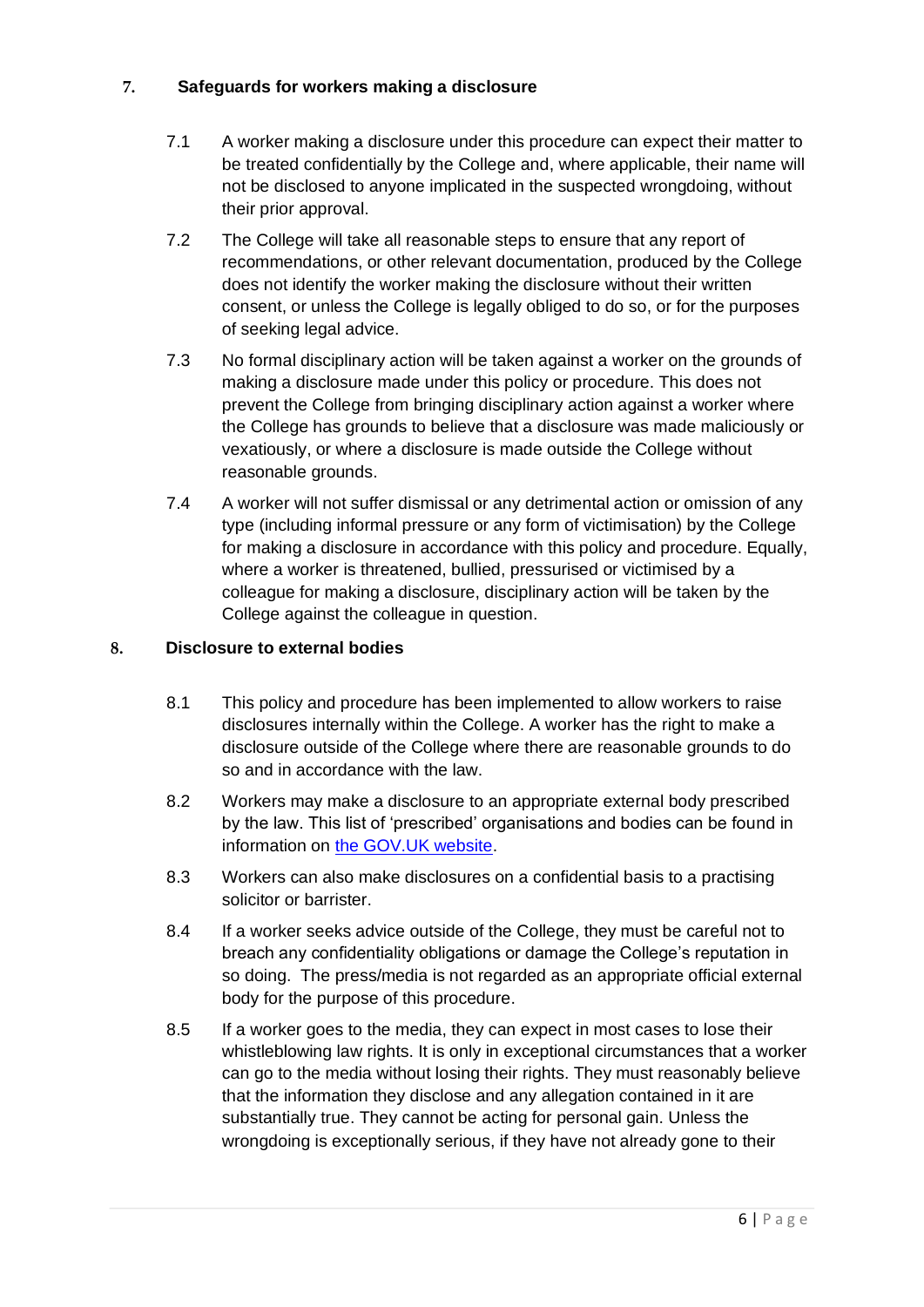employer or a prescribed person, the worker must reasonably believe that their employer will subject them to "detriment" or conceal or destroy evidence if they do so. And even then, their choice to make the disclosure must be reasonable.

#### **9. Accountability**

9.1 The College will keep a record of all concerns raised under this policy and procedure (including cases where the College deems that there is no case to answer and therefore that no action should be taken) and will report to the Chair of the Corporation on an annual basis as appropriate.

#### **10. Further assistance for workers**

- 10.1 The College will not tolerate any harassment or victimisation of workers who make disclosures. If, at any stage of this procedure a worker feels that they are being subject to informal pressures, bullying or harassment due to making a disclosure, they should raise this matter, in writing, to the Chief Executive Officer and Principal or to the Director of HR.
- 10.2 A worker making a disclosure may want to confidentially request counselling or other support from the College's occupational health service. Any such request for counselling or support services should be addressed to the Director of HR. Such a request would be made in confidence.
- 10.3 Workers can also contact the charity Public Concern at Work for confidential advice on whistleblowing issues. Contact details are as follows:

CAN Mezzanine 7 - 14 Great Dover Street London SE1 4YR

Whistleblowing Advice Line: 020 3117 2520

www.whistleblowing.org.u[k](http://www.pcaw.org.uk/)

Email: whistle@pcaw.org.uk